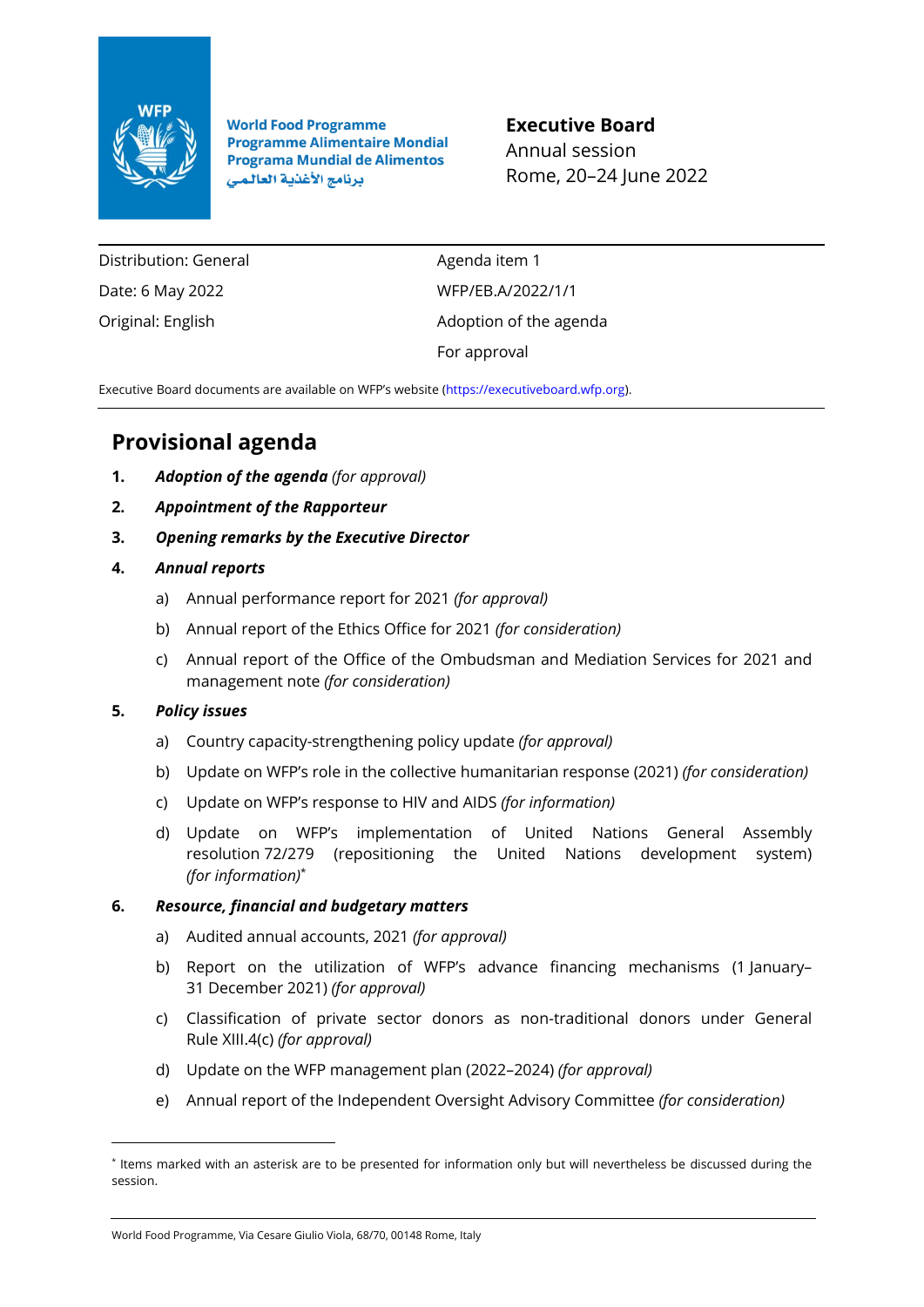- f) Annual report of the Inspector General (*for consideration*) and note by the Executive Director *(for consideration)*
- g) Management review of significant risk and control issues, 2021 *(for consideration)*
- h) Report of the External Auditor on the management of cooperating partners *(for consideration)* and WFP management response to the External Auditor's recommendations *(for consideration)*
- i) Report of the External Auditor on oversight by management *(for consideration)* and WFP management response to the External Auditor's recommendations *(for consideration)*
- j) Report on the implementation of the External Auditor's recommendations *(for consideration)*
- k) Report of the Executive Director on contributions, reductions and waivers of costs under General Rule XIII.4 (f) in 2021 *(for information)*

#### **7.** *Evaluation reports (for consideration)*

- a) Annual evaluation report for 2021 and management response
- b) Summary report on the evaluation of the country strategic plan for Mozambique (2017-2021) and management response
- c) Summary report on the evaluation of the country strategic plan for the United Republic of Tanzania (2017–2021) and management response
- d) Summary report on the review of the implementation of recommendations from thematic evaluations of a strategic/global nature and management response
- e) Comprehensive management response to the evaluation of the WFP response to the COVID-19 pandemic
- f) Implementation status of evaluation recommendations

#### **8.** *Operational matters*

- a) Country strategic plans *(for approval)*
	- 1. China (2022–2025)
	- 2. El Salvador (2022–2027)
	- 3. Mozambique (2022–2026)
	- 4. Togo (2022–2026)
	- 5. United Republic of Tanzania (2022–2027)
	- 6. Zimbabwe (2022–2026)
- b) Oral global overview of humanitarian needs and operational concerns and priorities *(for information)*\*

#### **9.** *Organizational and procedural matters*

a) Biennial programme of work of the Executive Board (2022–2023) *(for information)*

#### **10.** *Administrative and managerial matters*

- a) Appointment of one member to the Independent Oversight Advisory Committee *(for approval)*
- b) Address by staff representative bodies to the Board
- c) Report on global losses for the period 1 January–31 December 2021 *(for information)*
- d) Update on food procurement *(for information)\**